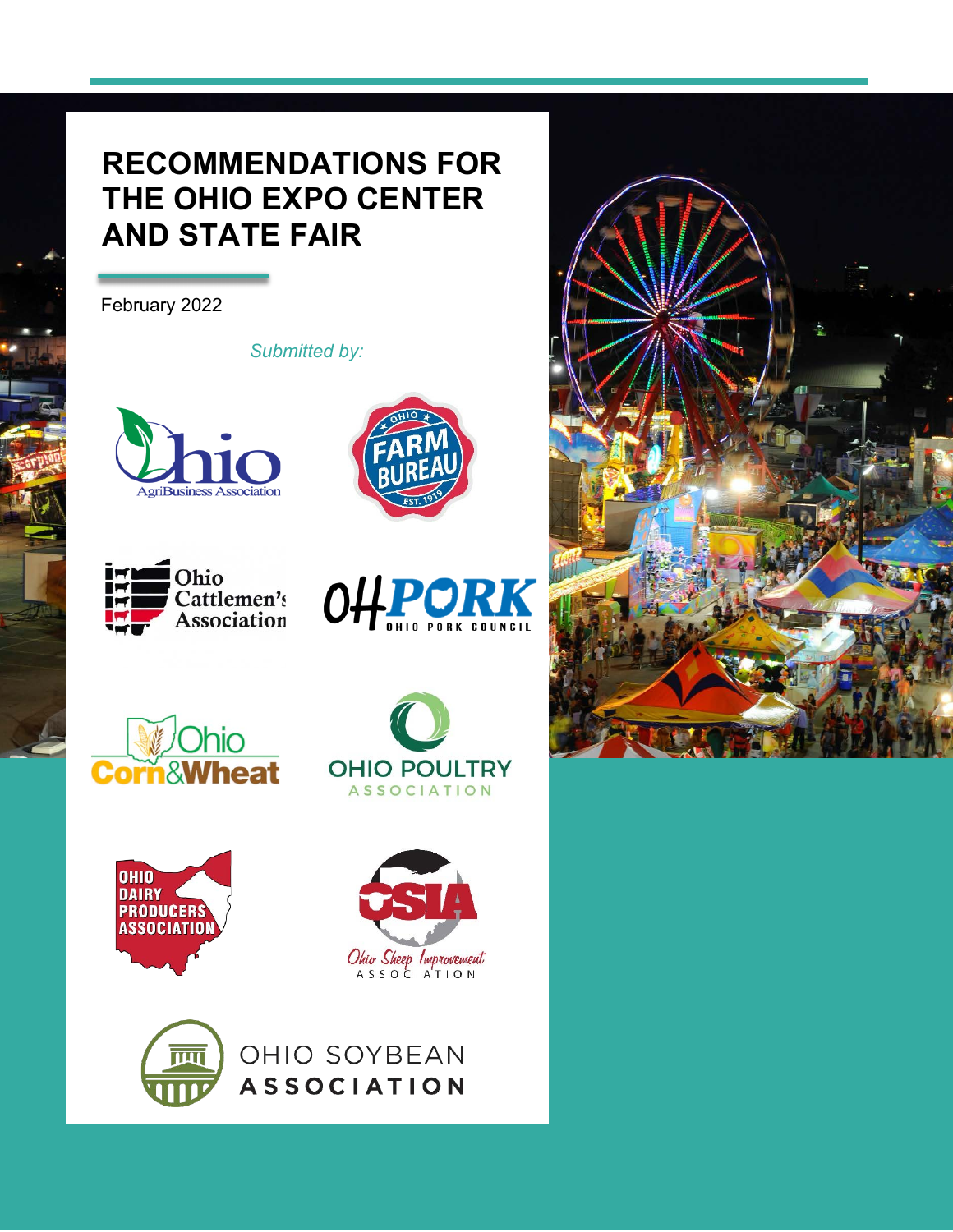## **I. Situational Overview**

### **A. Background**

The Ohio Expo Center (Expo Center) is an event venue north of downtown Columbus that occupies 360 acres. It is home to the Ohio State Fair (State Fair) as well as more than 200 other events throughout the year. The Ohio Highway Patrol Training Academy and the former Mapfre Stadium are also located on the Expo Center grounds. The Expo Center campus includes 20 buildings, parking for 12,000, and more than 1 million square feet of event space under roof.

In July 2019, Gov. Mike DeWine established the Ohio Expo 2050 Task Force (Expo 2050), charged with reviewing the Expo Center and State Fair experience and developing and recommending a Strategic Vision Plan that will enhance the use and enjoyment of the property in the future. Expo 2050 has comprehensively examined the Expo Center - touring the property and buildings, attending various events and engaging with stakeholders - to establish context for the Plan. After some delay caused by the pandemic, the Expo 2050 is resuming efforts to complete the Plan.

# *"Ohio agriculture is the biggest industry supporter of the Expo Center and State Fair."*

### **B. Agriculture Industry and the State of Ohio**

As one of the largest and most important economic sectors in Ohio, the agriculture industry enjoys a positive working relationship with the State of Ohio. Since their inception, the Expo Center and State Fair have been firmly rooted in Ohio agriculture. The fair, which was started by the ag industry, is the state's signature event which attracts diverse audiences and showcases all that Ohio has to offer. It features research and innovation from Ohio colleges and universities, agriculture advancements and technology and provides the opportunities for citizens to connect with the public sector via state agency exhibitions. The fair generates tourism and economic benefits for the state. It also offers robust opportunities to develop Ohio youth and the future workforce through its dedication to agriculture education.

Ohio agriculture is the one of the biggest industry supporters of the State Fair. The industry also contributes to the success of the Expo Center via non-fair related activities. For example, the Ohio FFA is located on the fairgrounds. Agricultural groups host many major events at the Expo Center such as the Ohio Beef Expo, Ohio National Poultry Show, Quarter House Congress, Spring Dairy Expo, youth events, Home and Garden Shows and others.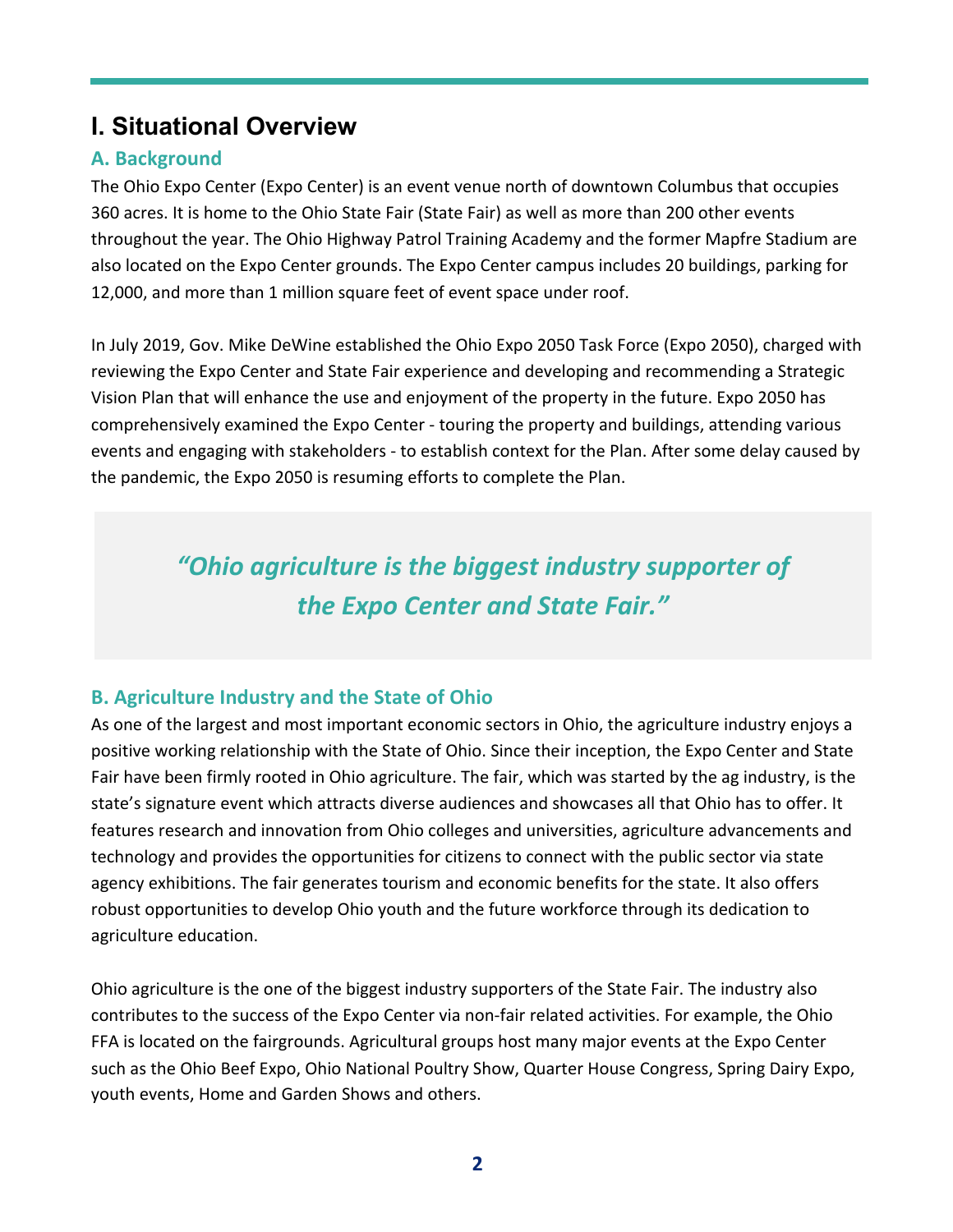#### **C. Purpose: Share Critical Recommendations**

We fully support the development and implementation of a long-term vision for the Expo Center site. We applaud the governor for spearheading the effort. The agriculture industry passionately wants to be a part of the effort to modernize the Expo Center and State Fair while building on its rich tradition to best serve the interests of taxpayers and consumers in Ohio. To ensure that the input, ideas and concerns of the agriculture industry, including preserving the current location and footprint with a strong investment for improvements, are properly incorporated into the state's new Vision Plan, the Ohio agricultural groups named in this document have developed the following recommendations for consideration by Gov. Mike DeWine, the Expo 2050 Task Force, the Ohio Expo and State Fair Commission, the State of Ohio, and other public sector leaders and influencers.

The recommendations outlined herein are not new. We have repeatedly voiced concerns related to location, facilities, safety and funding for the Expo Center and State Fair. Most recently on November 3, 2021, this group submitted a letter of concern with capital funding requests to Governor DeWine. As industry partners, we remain committed to working with the state to ensure the sustainability and success of the Expo Center and State Fair. We respectfully request that Gov. DeWine, the Task Force, the Commission, and other public sector leaders respond to these recommendations with action and the urgency and seriousness warranted.

## **II. Recommendations**

The participating Ohio agriculture group leaders adhered to a diligent and collaborative approach to create the following recommendations.

#### **A. The Big Picture**

#### **1. Mission**

We strongly recommend that the Ohio Expo Center and State Fair's mission continue to honor and celebrate its agrarian heritage. Creating awareness about the vast opportunities for Ohio's consumers and celebrating the food and agriculture sectors are essential elements of the mission.

#### **2. Vision with supplemental short-term solutions**

We support the state's effort to create a dynamic, long-term vision and plan for the Ohio Expo Center and State Fair. However, we recommend developing a short-term plan for immediate implementation to resolve urgent issues.

#### **B. Land Use and Optimization**

#### **1. Location and site**

We adamantly recommend preserving the historical presence of the Ohio State Fair in Columbus and maintaining its easily accessible location. At its current location, the fair entertains, engages and educates consumers about food, agriculture and the state. Moving the venue would be detrimental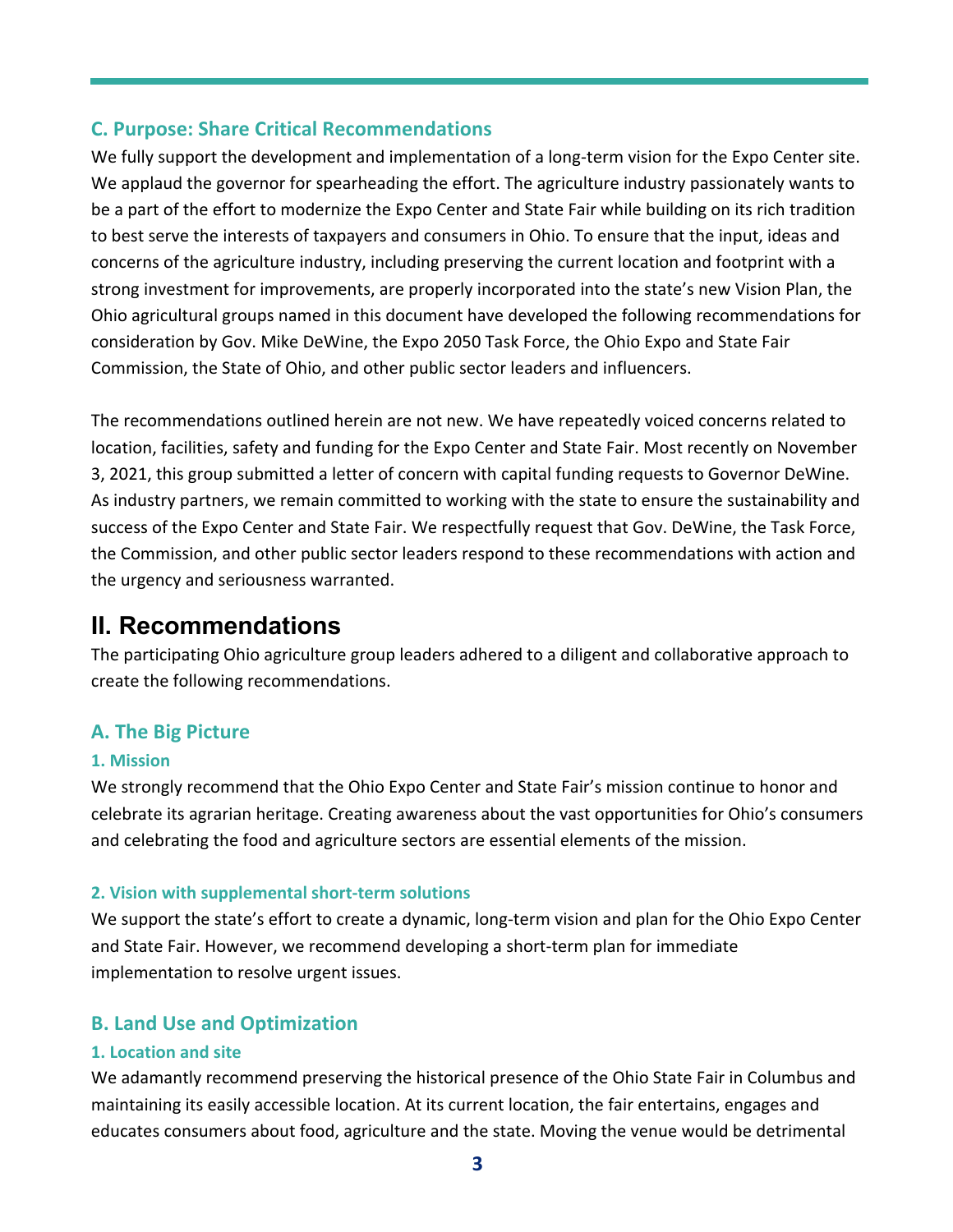to the mission and to the financial viability of the State Fair. It is well documented that the most dynamic and successful state fairs are located in highly populated, urban areas.

We also strongly object to repurposing or reducing the size of the fairgrounds in any manner. While the facilities and grounds require reinvestment and upgrades (like all physical sites), the venue has the capability to be an amazing site and asset to the state, taxpayers and consumers. It has the potential to be a nationally recognized showcase for Ohio food and agriculture and to support great events including the Ohio State Fair.

#### **2. Facilities and infrastructure**

We recommend upgrading the facilities at the Expo Center and State Fair that will allow for maximum earned revenue opportunities. This includes modernizing infrastructure and improving the use of technology. We suggest enhancing and creating new facilities while retaining the heritage and charm of the fairgrounds.

Our specific and urgent recommendations are as follows (not in order of priority):

- **New facility to replace the Ohio Building -** The round "Taste of Ohio Café" building has outlived its usefulness as a showcase for Ohio foods. Agriculture commodity groups have been serving customers in a building that was not designed for food service. A new structure will accommodate increased crowds who want to taste what the state's agriculture has to offer and will provide opportunities to feature additional agricultural food offerings.
- **Replace Donahey Agriculture & Horticulture Building -** The Ag & Hort Building, during the fair known as *Land and Living* sponsored by Nationwide, serves as the fair's flagship agriculture consumer education exhibit. Ohio agriculture groups, Ohio State University College of Food, Agricultural, and Environmental Sciences and Nationwide have partnered on this exhibit for more than 20 years. The facility is dilapidated beyond repair. It is potentially unsafe and unfit to showcase the vibrant and state-of-the-art agricultural sector in Ohio.
- **A new facility to replace Cooper Arena and Dairy Products Building –** Cooper Arena is outdated, and the Dairy Products Building is woefully damaged. Cooper Arena in its current state is not suited to accommodate today's livestock shows and events. The Dairy Products Building needs to be replaced with a modern design to enhance the fairgoer experience when visiting the World-Famous Butter Cow and to increase the capability to serve more people during the fair with safe, wholesome dairy foods. The dairy industry is insistent on maintaining the Dairy Products Building as an independent site at the fairgrounds or to be combined with an upgraded Cooper Arena and be a key component of that new facility. The "building" design must be carefully planned for dairy products receiving, refrigeration, customer service and quality display areas for the butter cow and consumer messaging. This food service area should also be designed for year-round event usage for effective use of the assets.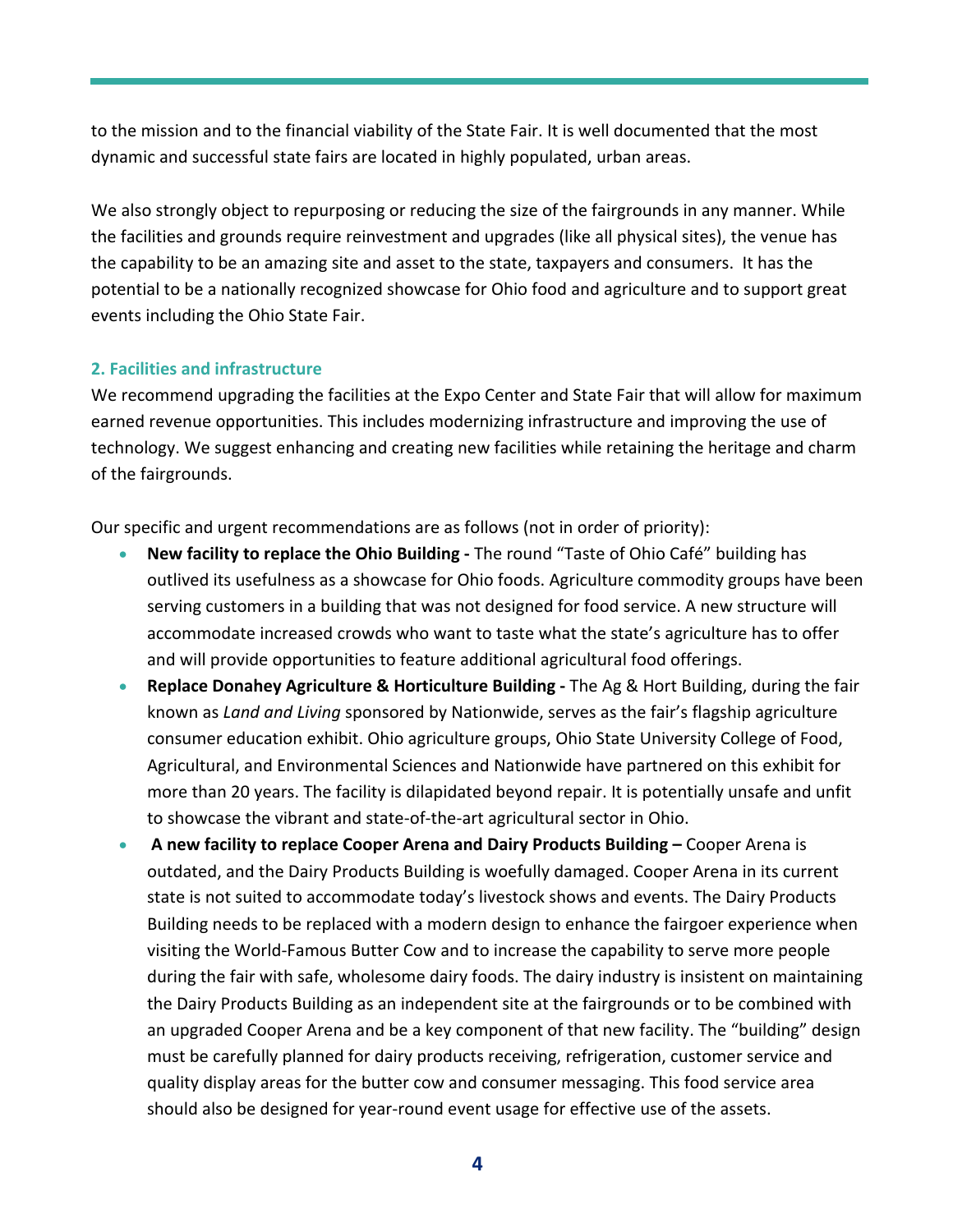- **Viaduct -** Leverage and preserve use of the viaduct. The viaduct is an important feature of the fairgrounds that needs repair and maintenance. It is used during many events to house cattle when there is not enough barn space available.
- **Parking** Redesign and improve parking throughout the fairgrounds to meet the needs of the fair and the numerous other agricultural and non-ag events at the Expo Center. We recommend additional paved parking and suggest using the remaining land for camping and livestock truck and trailer parking. We also propose building new parking garages and that new buildings be constructed with parking options included.
- **Safety and security** Conduct an evaluation of the safety and security at the Expo Center and State Fair. Develop and implement recommendations to ensure the well-being of all who engage with the venue.
- **A new multi-use agriculture building -** Build a new multi-use agriculture facility to provide flexibility and needed space for multiple events.

#### **C. Experience**

We agree that the overall guest experience at the Ohio Expo Center and State Fair must be upgraded. Many of the recommendations that we have shared will elevate the guest experience through improved facilities, amenities and programming. The following list highlights specific programming experiences that are especially important to our industry.

#### **1. Youth agriculture education and workforce development**

The Fair serves as the state's key annual event for youth development for two of the largest youth programs, 4-H and FFA. We support maintaining the state's commitment to youth agricultural education at the Fair. The State Fair and other ag-related events at the Expo Center provide forums for organizations like 4-H and FFA to educate and develop the next generation of Ohio agriculture's leaders and the future workforce for the state as a whole.

#### **2. Consumer education**

Educating consumers about food, agriculture and State of Ohio programs and resources is fundamental to the fair's mission. We recommend and support all efforts to enhance opportunities to increase consumer interaction, education and engagement. This will advance agriculture and food literacy. It also will provide opportunities for participation in civic activities and interactions with Ohio public sector leaders through exhibitions, events and activities, e.g., hosting state legislative hearings onsite at the fair.

#### **D. Funding, Governance, and Operations**

The Expo Center and fair have enormous potential to be a destination venue and showplace for Ohio agriculture and the state. However, it will require committed and sustained funding, strong leadership, and innovative and efficient operations.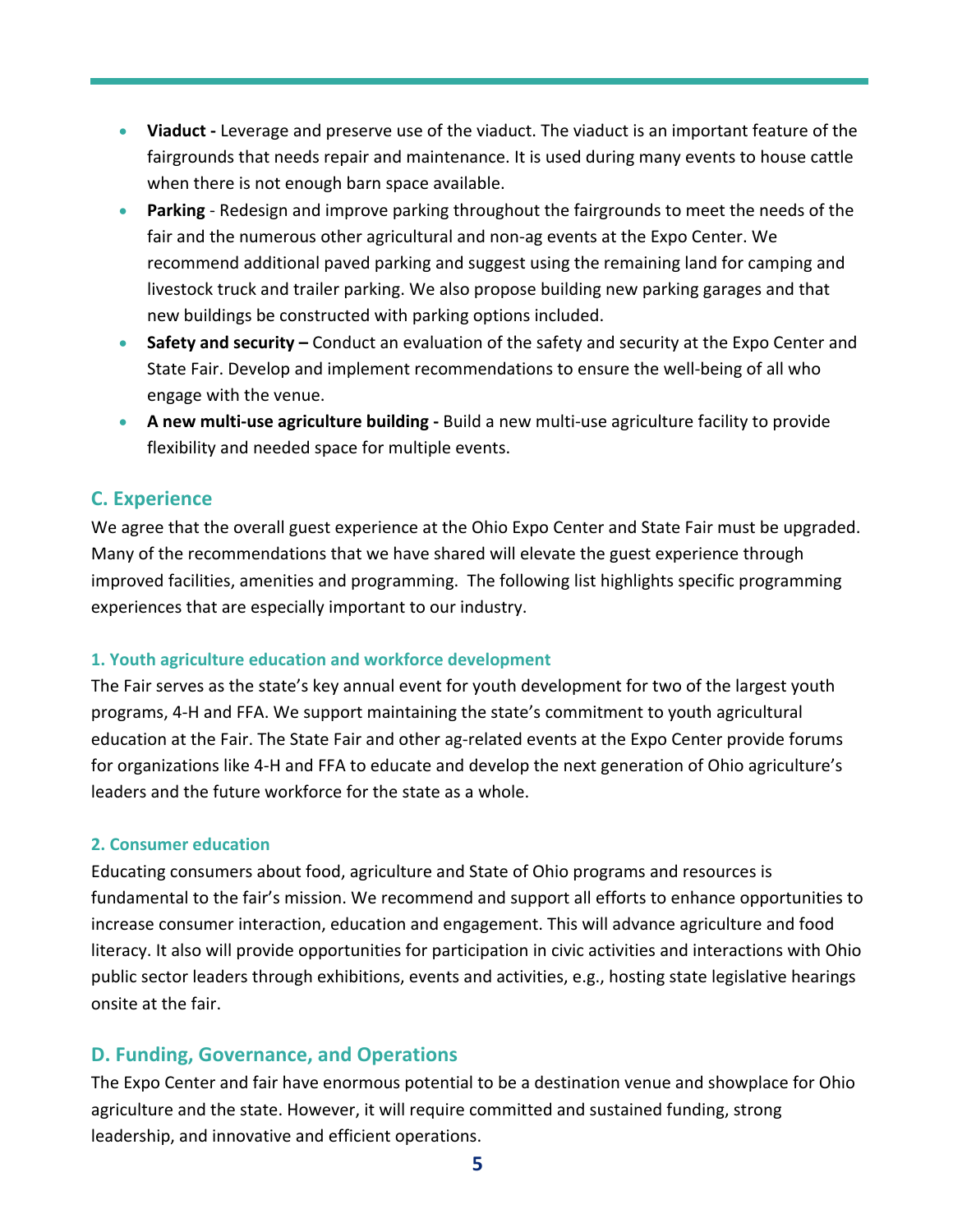#### **1. Funding**

We recommend multiple methods to generate sustainable funding for the Expo and State Fair. First, we suggest that the State of Ohio/General Assembly pass a multi-year funding measure in the state budget to improve facilities, grounds and infrastructure. The state's investment will enable the Expo Center and State Fair to significantly increase its earned revenue. We encourage the state to grant the Expo Center and Fair access, authority and flexibility to the funds the entity generates and not claim or repurpose those funds for other state matters. As part of efforts to generate additional earned revenue, we recommend that the Expo Center and Fair conduct a pricing study to ensure that it is competitive and properly positioned in the market to attract more events throughout the year. Similarly, in keeping with the mission, we recommend that the Expo and Fair consider special pricing for youth and agriculture organizations.

#### **2. Governance**

We believe that it is best for Ohio taxpayers and consumers if the Ohio Expo and State Fair remain a state-owned entity governed by the Administration of the Governor and a Board of Commissioners. We suggest that future representation on the Commission include additional professionals with expertise in agriculture and the business of entertainment. We recommend conducting an evaluation of the governance function as part of the Vision Plan process to identify future improvements.

#### **3. Operations**

In order for the Ohio Expo Center and State Fair to be successful, it must achieve operational excellence. This includes embracing innovation and technology, promoting efficiencies and securing the best talent. We recommend that the Vision Plan and short-term plan address the need to level up in these areas and outline pathways to do so.

## **III. Moving Forward Together…with Urgency**

Thank you for the state's leadership and commitment to developing a long-term vision for the Expo Center and State Fair. We welcome future conversation and stand ready and willing to work together to advance the process. We are excited about the future possibilities and appreciate the state's serious and urgent consideration of these recommendations.